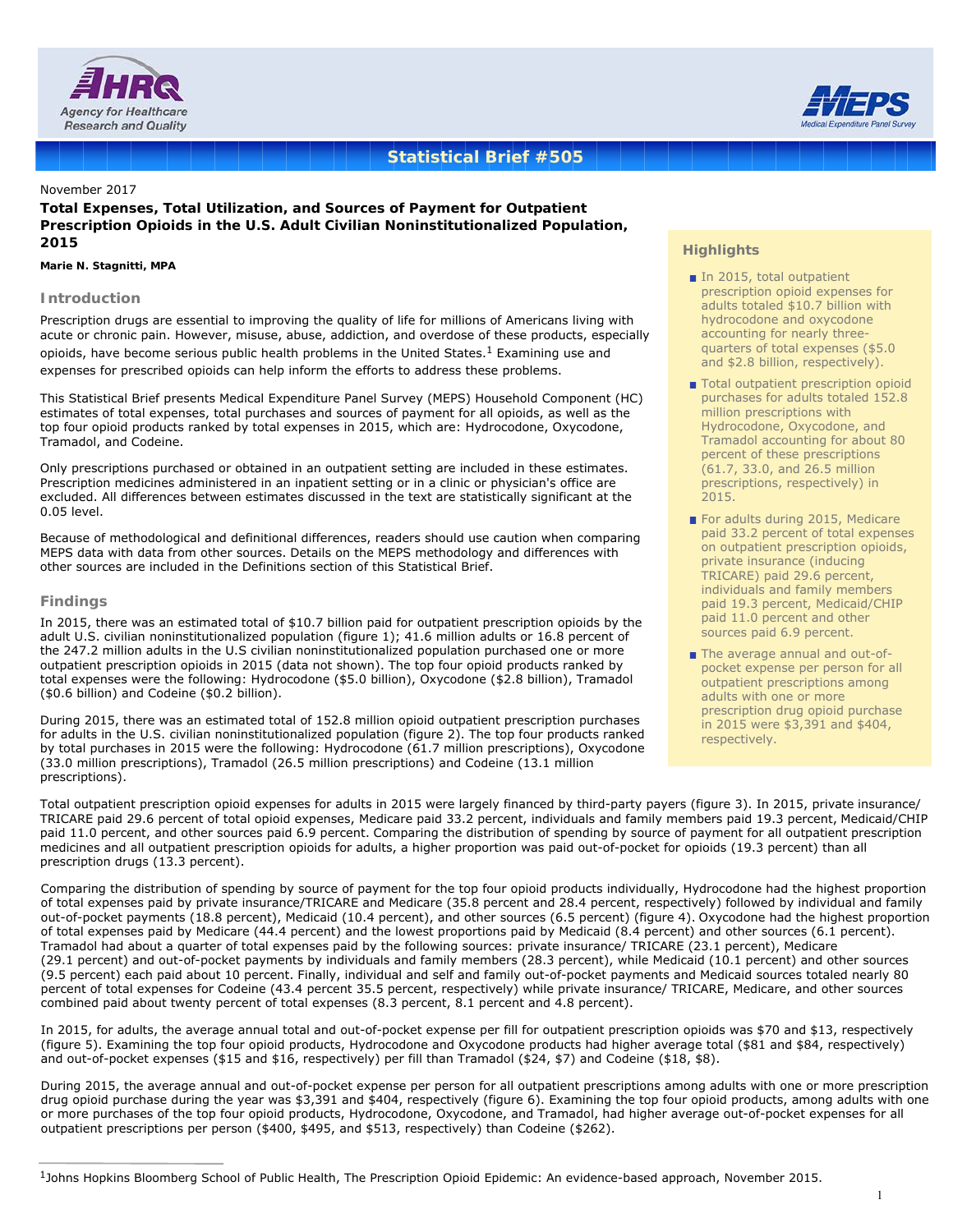## **Data Source**

The estimates in this Statistical Brief are based upon data from the MEPS HC-178A: 2015 Prescribed Medicines Data File and MEPS HC-174: 2015 Full Year Population Characteristics File.

#### **Definitions**

#### *Expenses and utilization*

Utilization was defined as purchasing (or obtaining) outpatient prescription opioids in the year of interest. Refills as well as original prescriptions are included in expense and utilization estimates. Expenses include the total direct payments from all sources to pharmacies for prescriptions reported by respondents in the MEPS-HC. Manufacturer rebates to payers and pharmacy benefit companies were not measured and were not subtracted from total direct payments.

MEPS estimates of opioid use may differ from estimates based on other data sources for several reasons. For example, MEPS and the Substance Abuse and Mental Health Services Administration's (SAMSHA) National Survey on Drug Use and Health (NSDUH) have substantial differences in methodologies and objectives. The NSDUH any use estimates comprise both prescribed use and misuse. Misuse includes taking medications for the feeling and any way the doctor did not prescribe. NSDUH respondents report use in inpatient settings, as well outpatient. Moreover, NSDUH includes targeted questions with show cards for specific drugs, is self-reported using audio computer assisted self-interviewing (ACASI), surveys persons 12 and older, and questions are asked based on a 12 month recall period.

In contrast, MEPS includes only prescribed drugs purchased in outpatient settings. Prescription medicines administered in an inpatient setting or in a clinic or physician's office are excluded. MEPS data are household reported and one respondent reports for the entire household. MEPS uses computer assisted personal interviewing (CAPI), and questions are asked using a recall period of 3-6 months. Finally, this Statistical Brief's population is for adults defined as 18 years of age and older.

#### *All Opioids, and opioid products: Codeine, Hydrocodone, Oxycodone, and Tramadol*

All opioids, as well as the top four opioid products ranked by total expenses in 2015, (Hydrocodone, Oxycodone, Tramadol, and Codeine) are grouped and defined using the Multum Lexicon database from Cerner Multum, Inc. For additional information on these and other Multum Lexicon variables, as well as the Multum Lexicon database at Cerner Multum, Inc., please refer to the Multum.com web site.

#### *Age*

Age was defined using the last available age in 2015 for each sampled person. Adults were defined as person's age equal to or greater than 18 years of age.

#### *Sources of payment*

- *Out-of-pocket*: This category includes expenses paid by the user or other family member.
- *Private insurance*: This category includes payments made by insurance plans covering hospital and medical care (excluding payments from Medicare, Medicaid, and other public sources). Payments from Medigap plans or TRICARE (Armed Forces—related coverage) are included.
- *Medicare*: Medicare is a federally financed health insurance plan for persons age 65 and older, persons receiving Social Security disability payments, and persons with end-stage renal disease. Medicare Part A, which provides hospital insurance, is automatically given to those who are eligible for Social Security. Medicare Part B provides supplementary medical insurance that pays for medical expenses and can be purchased for a monthly premium. Medicare Part D provides optional coverage for prescribed medicines.
- *Medicaid/CHIP*: Medicaid and CHIP are means-tested government programs jointly financed by federal and state funds that provide health care to those who are eligible. Medicaid is designed to provide health coverage to families and individuals who are unable to afford necessary medical care while CHIP provides coverage to additional low-income children not eligible for Medicaid. Eligibility criteria for both programs vary significantly by state.
- *Other sources*: This category includes payments from the Department of Veterans Affairs (except TRICARE); other federal sources (Indian Health Service, military treatment facilities, and other care provided by the Federal Government); various state and local sources (community and neighborhood clinics, state and local health departments, and state programs other than Medicaid/CHIP); Workers' Compensation; various unclassified sources (e.g., automobile, homeowner's, or other liability insurance, and other miscellaneous or unknown sources); Medicaid/CHIP payments reported for persons who were not reported as enrolled in the Medicaid or CHIP programs at any time during the year; and private insurance payments reported for persons without any reported private health insurance coverage during the year.

## **About MEPS-HC**

MEPS-HC is a nationally representative longitudinal survey that collects detailed information on health care utilization and expenditures, health insurance, and health status, as well as a wide variety of social, demographic, and economic characteristics for the U.S. civilian noninstitutionalized population. It is cosponsored by the Agency for Healthcare Research and Quality (AHRQ) and the National Center for Health Statistics.

#### **References**

For a detailed description of the MEPS-HC survey design, sample design, and methods used to minimize sources of nonsampling error, see the following publications:

Cohen, J. *Design and Methods of the Medical Expenditure Panel Survey Household Component*. MEPS Methodology Report No. 1. AHCPR Pub. No. 97-0026. Rockville, MD: Agency for Healthcare Policy and Research, 1997. [http://www.meps.ahrq.gov/mepsweb/data\\_files/publications/mr1/mr1.pdf](https://meps.ahrq.gov/data_files/publications/mr1/mr1.pdf)

Cohen, S. *Sample Design of the 1996 Medical Expenditure Panel Survey Household Component*. MEPS Methodology Report No. 2. AHCPR Pub. No. 97-0027. Rockville, MD: Agency for Health Care Policy and Research, 1997. [http://www.meps.ahrq.gov/mepsweb/data\\_files/publications/mr2/mr2.pdf](https://meps.ahrq.gov/data_files/publications/mr2/mr2.pdf)

Cohen, S. Design Strategies and Innovations in the Medical Expenditure Panel Survey. *Medical Care*, July 2003: 41(7) Supplement: III-5—III-12.

Ezzati-Rice, T.M., Rohde, F., Greenblatt, J. *Sample Design of the Medical Expenditure Panel Survey Household Component, 1998–2007*. Methodology Report No. 22. March 2008. Agency for Healthcare Research and Quality, Rockville, MD. [http://www.meps.ahrq.gov/mepsweb/data\\_files/publications/mr22/mr22.pdf](https://meps.ahrq.gov/data_files/publications/mr22/mr22.pdf)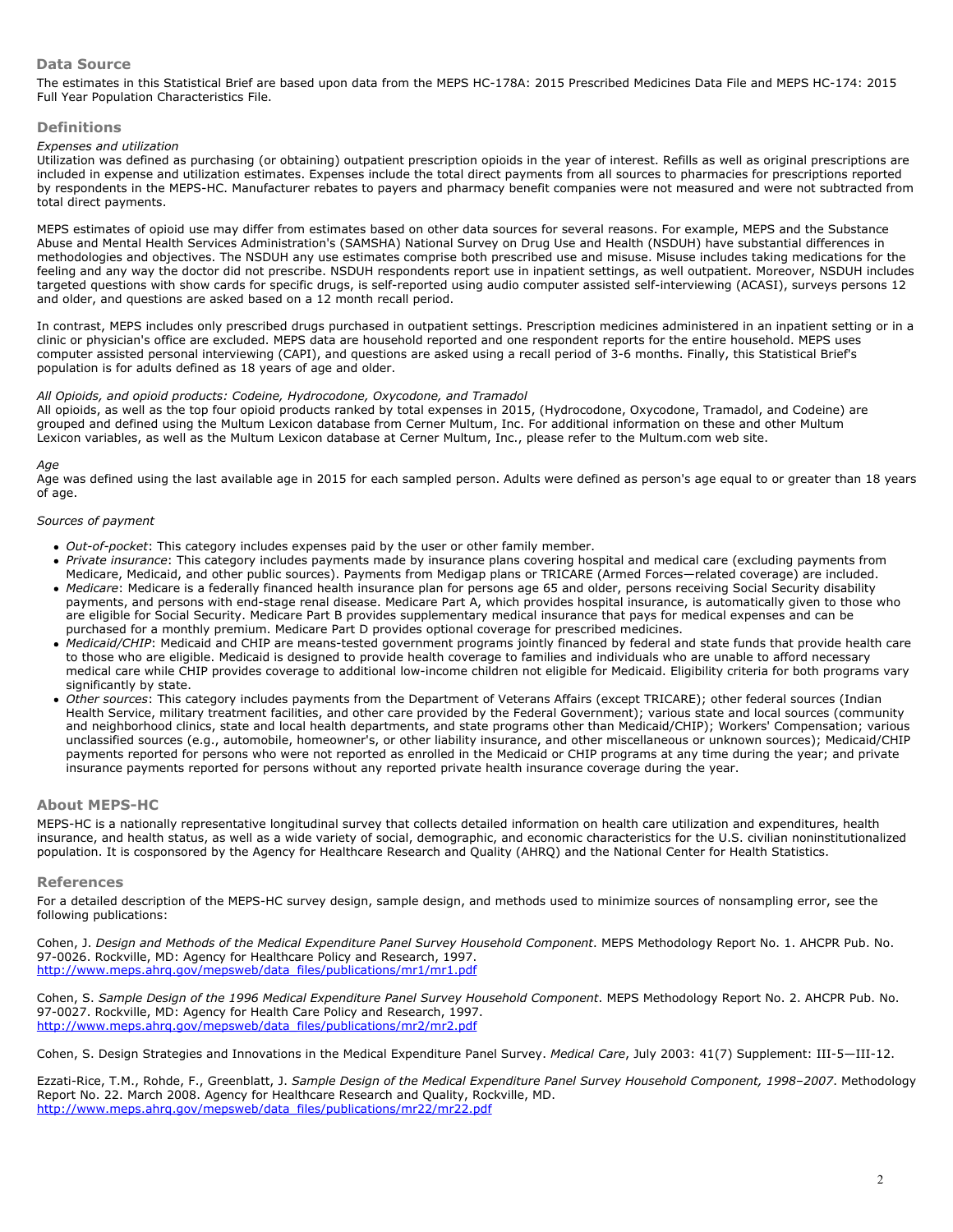Stagnitti, Marie N., Beauregard, K., and Solis, A. *Design, Methods, and Field Results of the Medical Expenditure Panel Survey Medical Provider Component (MEPS MPC)—2006 Calendar Year Data*, Methodology Report No. 23. November 2008. Agency for Healthcare Research and Quality, Rockville, MD. [http://www.meps.ahrq.gov/mepsweb/data\\_files/publications/mr23/mr23.pdf](https://meps.ahrq.gov/data_files/publications/mr23/mr23.pdf)

Sing, M., Banthin, J., Selden, T., et al.: Reconciling Medical Expenditure Estimates from the MEPS and NHEA, 2002. *Health Care Financing Review* 28(1):25–40, Fall 2006. Internet Address: [https://www.cms.gov/HealthCareFinancingReview/downloads/06Fallpg25.pdf](https://www.cms.gov/Research-Statistics-Data-and-Systems/Research/HealthCareFinancingReview/downloads/06Fallpg25.pdf)

## **Suggested Citation**

Stagnitti, M.N. *Total Expenses, Total Utilization, and Sources of Payment for Outpatient Prescription Opioids in the U.S. Adult Civilian Noninstitutionalized Population, 2015*. Statistical Brief #505. November 2017. Agency for Healthcare Research and Quality, Rockville, MD. [http://www.meps.ahrq.gov/mepsweb/data\\_files/publications/st505/stat505.pdf.](/mepsweb/data_files/publications/st505/stat505.pdf)

AHRQ welcomes questions and comments from readers of this publication who are interested in obtaining more information about access, cost, use, financing, and quality of health care in the United States. We also invite you to tell us how you are using this Statistical Brief and other MEPS data and tools and to share suggestions on how MEPS products might be enhanced to further meet your needs. Please email us at [MEPSProjectDirector@ahrq.hhs.gov](mailto:MEPSProjectDirector@ahrq.hhs.gov) or send a letter to the address below:

\* \* \*

Joel Cohen, PhD, Director Center for Financing, Access, and Cost Trends Agency for Healthcare Research and Quality 5600 Fishers Lane Rockville, MD 20857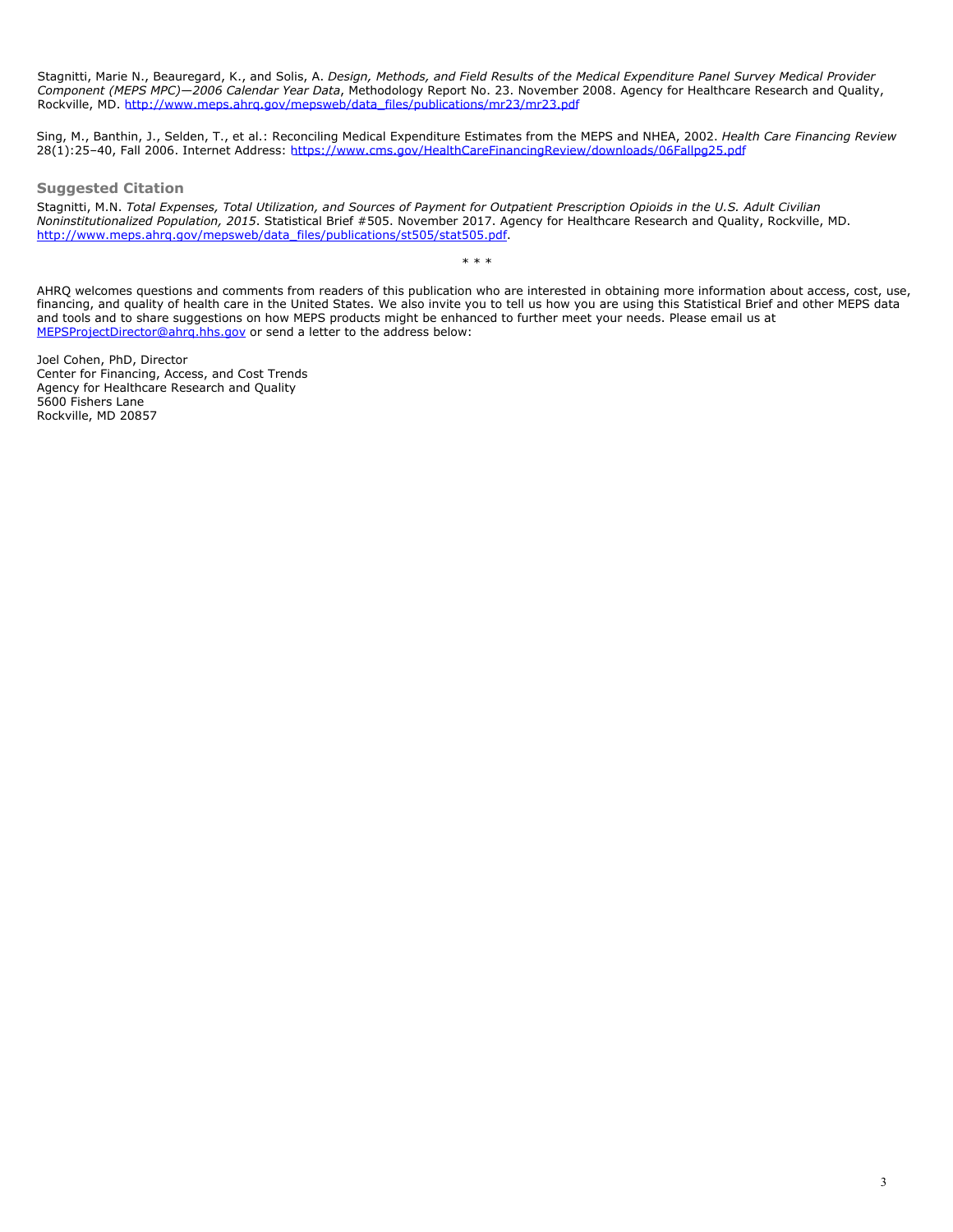



Statistical Brief #505: Total Expenses, Total Utilization, and Sources of Payment for Outpatient Prescription Opioids in the U.S. Adult Civilian Noninstitutionalized Population, 2015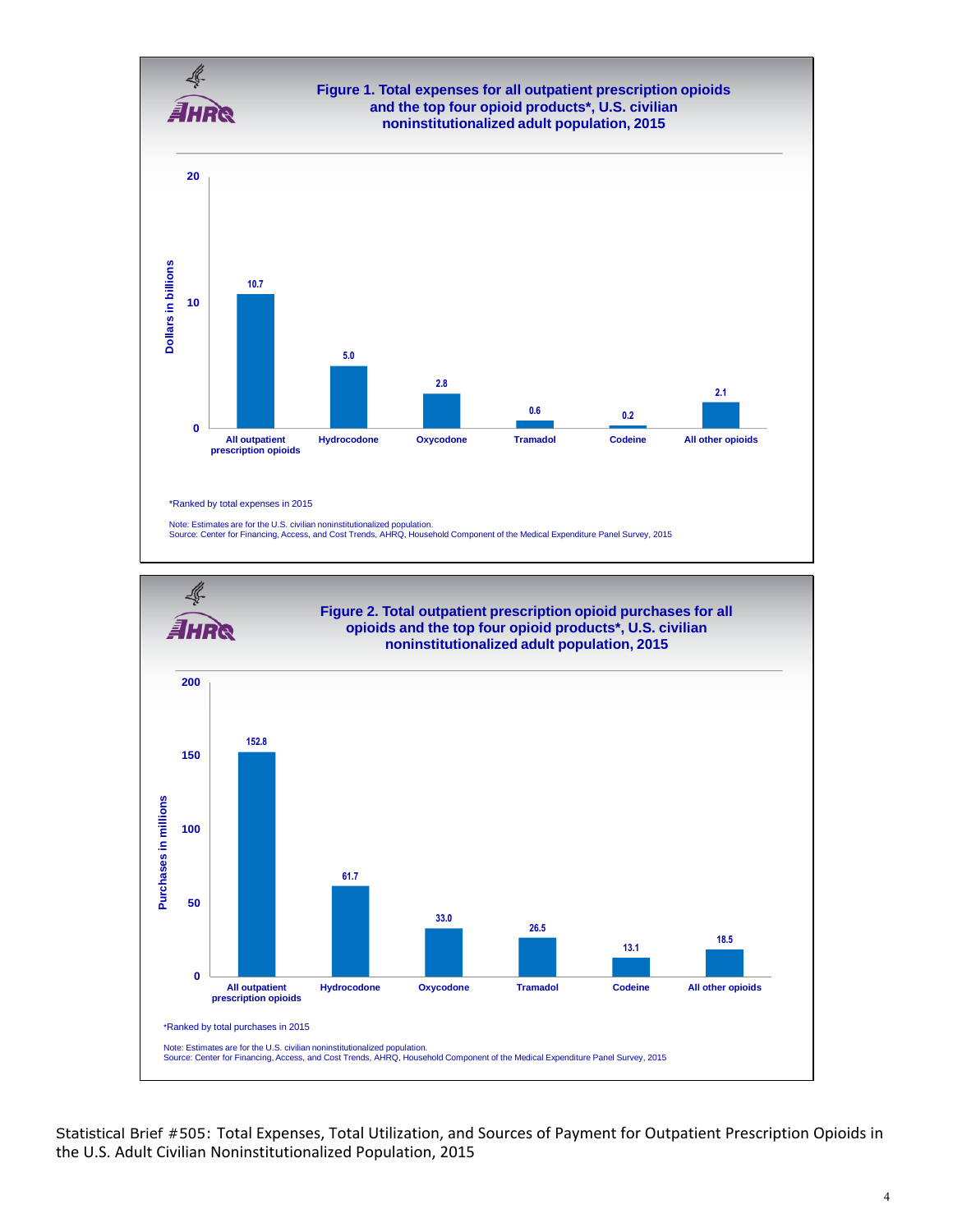



Statistical Brief #505: Total Expenses, Total Utilization, and Sources of Payment for Outpatient Prescription Opioids in the U.S. Adult Civilian Noninstitutionalized Population, 2015